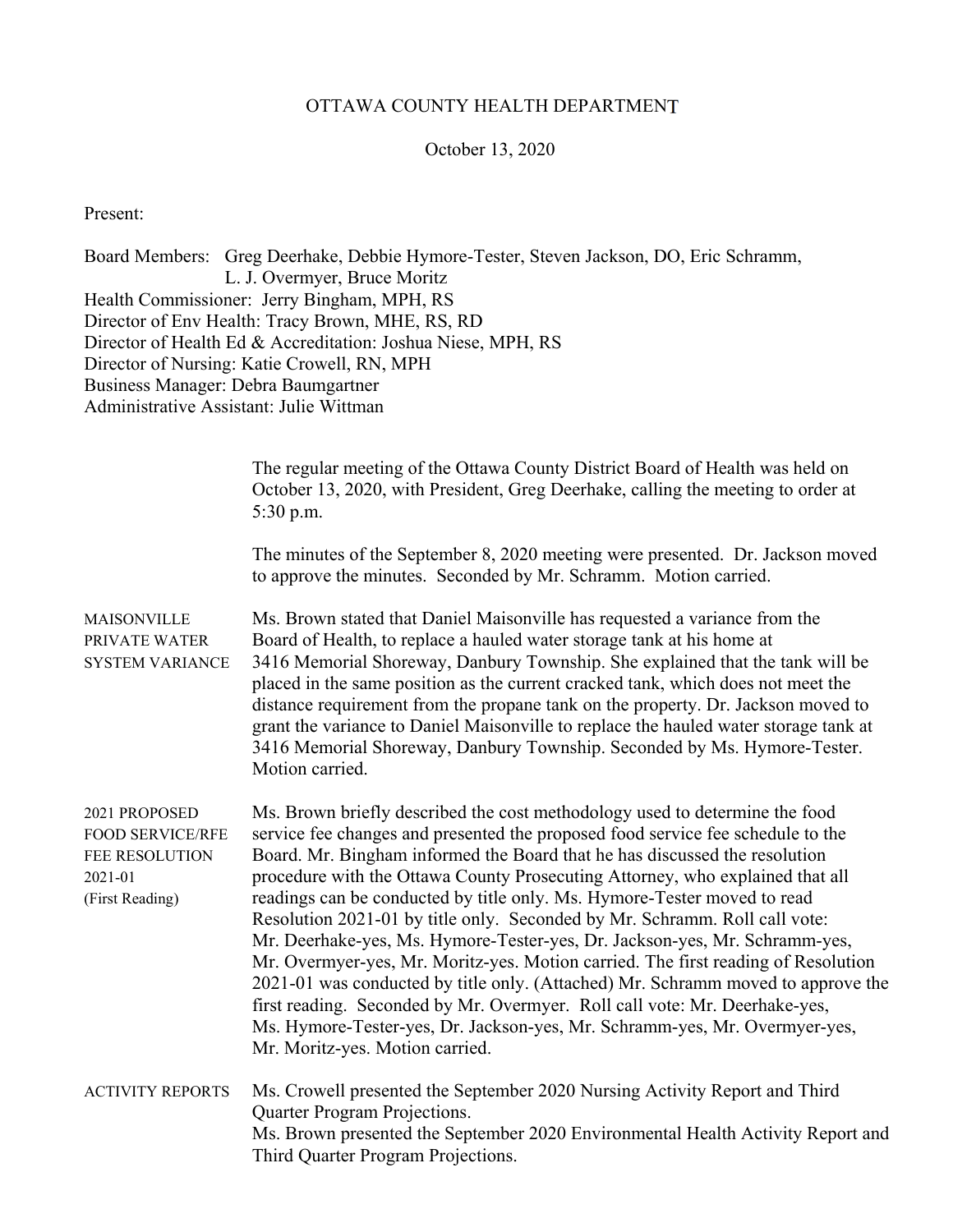|                                                                    | Mr. Niese gave the Board an update of the Health Education and Accreditation<br>Division.                                                                                                                                                                                                                                                                                            |
|--------------------------------------------------------------------|--------------------------------------------------------------------------------------------------------------------------------------------------------------------------------------------------------------------------------------------------------------------------------------------------------------------------------------------------------------------------------------|
| <b>FISCAL REPORTS</b><br>1. HH Accts. Recv.<br>2. Financial Report | Ms. Baumgartner presented the September 2020 Home Health Accounts Receivable<br>Report.<br>Ms. Baumgartner presented the September 2020 Board of Health Financial Report.                                                                                                                                                                                                            |
| <b>2020 FUND</b><br><b>TRANSFERS</b>                               | Mr. Bingham recommended the Board approve the 2020 fund transfers. (Attached)<br>Dr. Jackson moved to approve the Fund Transfers as presented. Seconded by<br>Ms. Hymore-Tester. Motion carried.                                                                                                                                                                                     |
| <b>GRANTS /</b><br><b>CONTRACTS</b><br>1.2022 IN NOA               | Ms. Crowell reported that a Notice of Award (NOA) was received from the Ohio<br>Department of Health (ODH) for the 2022 Integrated Naloxone (IN) Grant for<br>a total of \$30,000.                                                                                                                                                                                                   |
| 2. Allshred Contract                                               | Mr. Bingham requested Board approval to enter into a contract with Allshred to shred<br>health department documents in order to be compliant with the department's record<br>retention policy. Ms. Hymore-Tester moved to authorize Mr. Bingham to enter into a<br>contract with Allshred. Seconded by Dr. Jackson. Motion carried.                                                  |
| 3. Cribs for Kids<br>Sandusky County                               | Mr. Bingham requested Board approval to enter into a tri-county contract with<br>Sandusky and Huron Counties (with Sandusky County being the lead agency) to<br>administer the Cribs for Kids Program. Dr. Jackson moved to authorize Mr. Bingham<br>to enter into a contract with Sandusky County for the Cribs for Kids Program.<br>Seconded by Ms. Hymore-Tester. Motion carried. |
| <b>HEALTH COMM</b><br><b>REPORT</b>                                | Mr. Bingham updated the Board on several topics in this new agenda item.<br>He gave a brief update on recent COVID activities, informing the Board that Ottawa<br>County has moved into the orange category. The Epidemiologist has been extremely<br>busy with contact tracing and that the department is currently working on vaccine<br>planning.                                 |
|                                                                    | The Water Pollution Control Loan Fund (WPCLF) through the Ohio EPA has helped<br>47 families to date. All 2019 funding has been utilized, with \$150,000 available in<br>2020 in addition to the H2Ohio Funding received for another \$250,000.                                                                                                                                      |
|                                                                    | The draft findings and orders for the Curtice-Williston Sanitary Survey have been<br>received. This 2-year project will entail a survey at each household in Curtice and<br>Williston, along with a dye test and effluent collection samples.                                                                                                                                        |
|                                                                    | Voluntary Point of Dispensing (POD) training will be held on Monday,<br>October 19, 2020 at the fairgrounds and all employees have agreed to attend.                                                                                                                                                                                                                                 |
|                                                                    | Employee recognition for 2 employees was posted on social media. Ryan Tristano<br>has passed his Registered Sanitarian exam. Sue Hein, RN, has completed her 30 <sup>th</sup><br>year with the health department.                                                                                                                                                                    |
| <b>MEETINGS</b>                                                    | There are no meetings scheduled for October 2020, due to the COVID-19 Pandemic.                                                                                                                                                                                                                                                                                                      |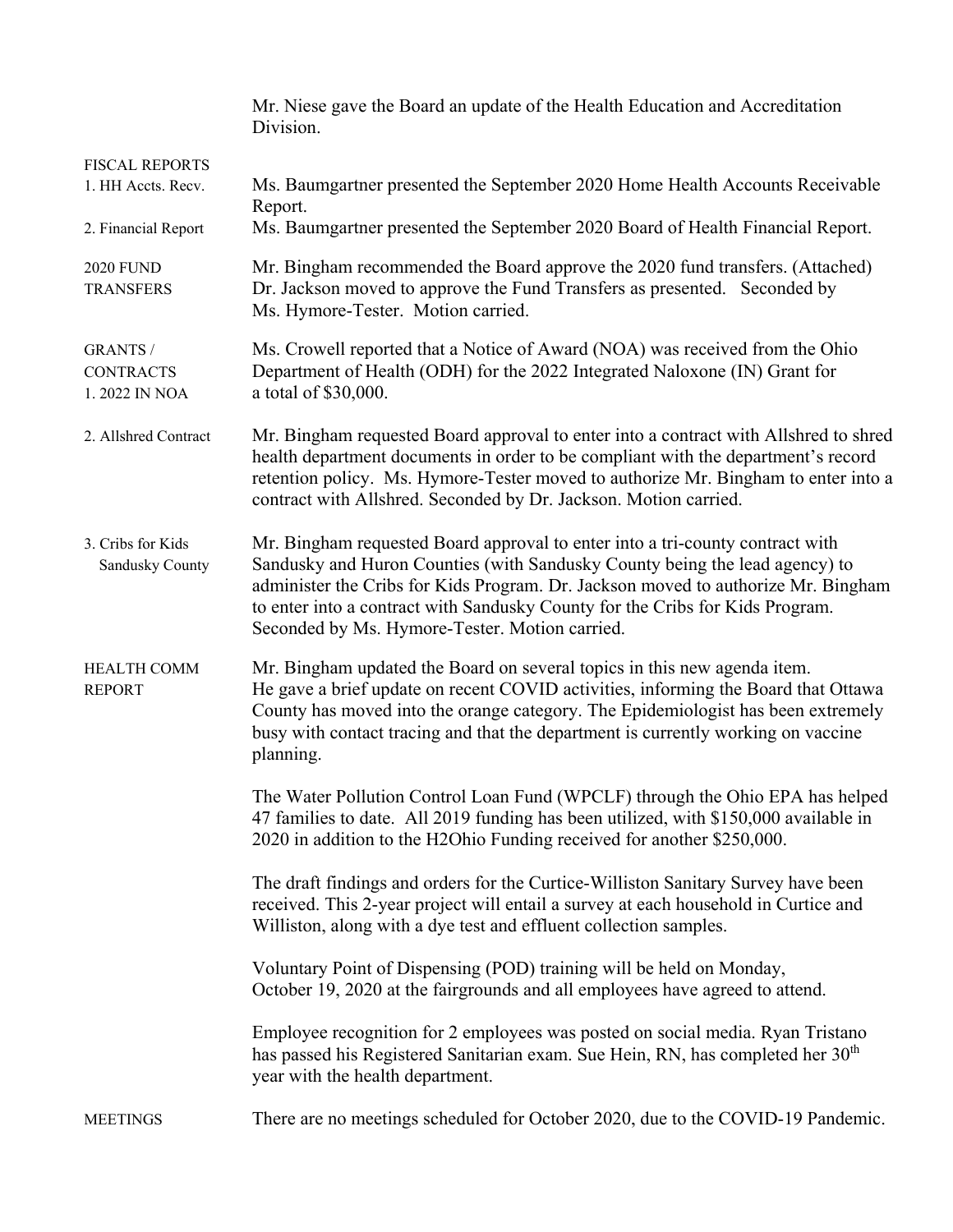BILL APPROVALS Ms. Hymore-Tester moved to pay the bills. (Attached) Seconded by Mr. Overmyer. Motion carried.

> Mr. Overmyer moved to enter into Executive Session for personnel matters to consider the appointment, employment, dismissal, discipline, promotion, demotion, or compensation of a public employee or official. Seconded by Ms. Hymore-Tester. Roll call vote: Mr. Deerhake-yes, Ms. Hymore-Tester-yes, Dr. Jackson-yes, Mr. Schrammyes, Mr. Overmyer-yes, Mr. Moritz-yes. Motion carried.

Ms. Hymore-Tester moved to enter into open session. Seconded by Dr. Jackson. Motion carried.

Next Meeting Date November 10, 2020 at 5:30 p.m.

Being no further business, the meeting was adjourned.

Respectfully Submitted,

Gerald W. Bingham, MPH, RS Greg Deerhake Health Commissioner President Secretary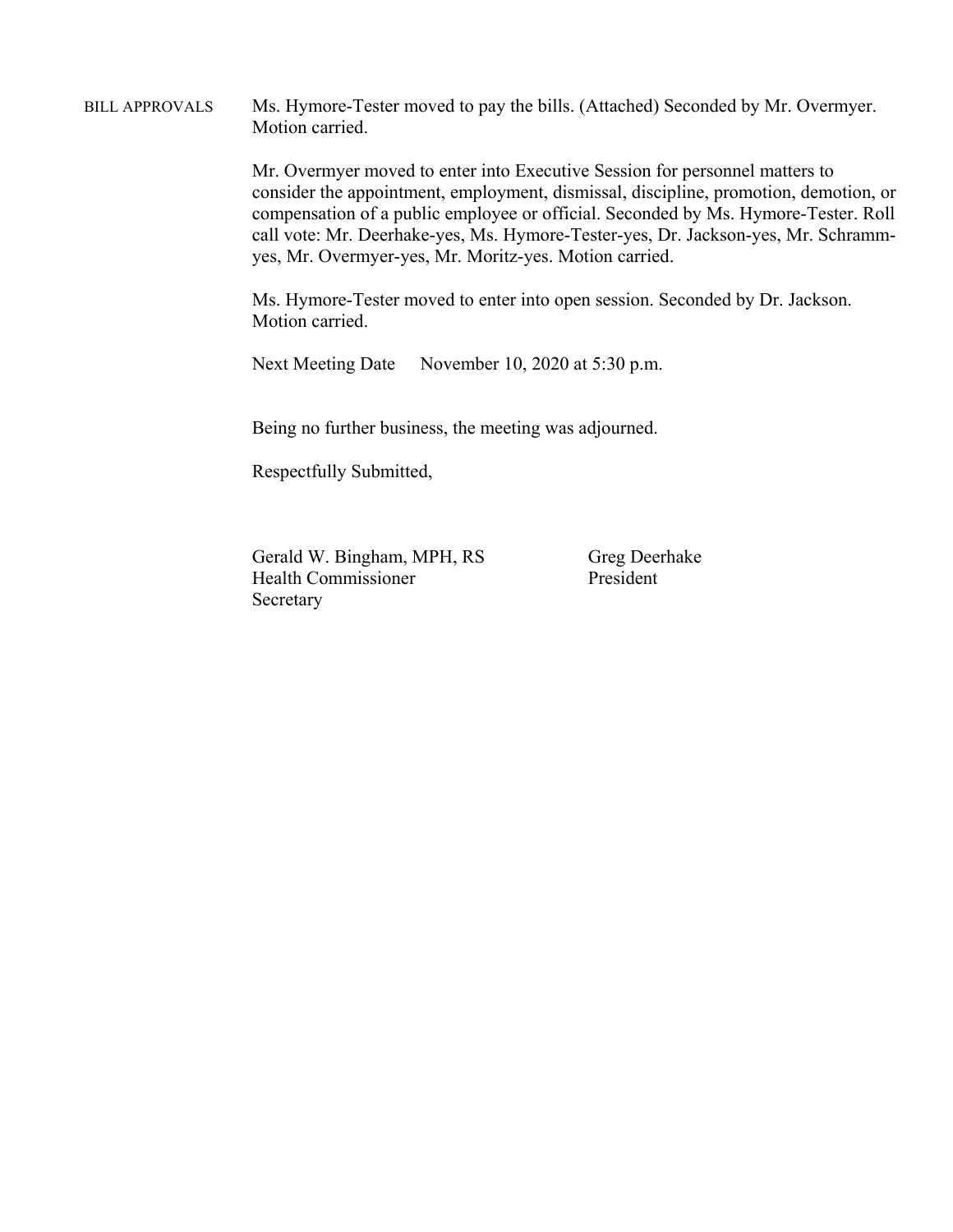# **RESOLUTION 2021-01**

### **Resolution Establishing Retail Food Establishment/ Food Service Operation License Fees in the Ottawa County General Health District**

A resolution amending the fees as they pertain to the Retail Food Establishment/Food Service Operation Program.

Whereas the Ottawa County Board of Health needs fees to conduct the Retail Food Establishment/Food Service Operation Program in order to properly carry out its responsibilities and duties in meeting its obligation to protect the public's health and welfare;

Therefore, under the authority of Section 3709.09 and 3717 of the Ohio Revised Code, be it resolved by the Board of Health of the Ottawa County General Health District that the following fees be adopted.

The cost of a license for a Retail Food Establishment/Food Service Operation as defined in 3717.01 of the Ohio Revised Code shall be any amount determined by the Public Health Council pursuant to Section 3717.25 and 3717.45 of the ORC plus the following fee:

| RFE/FSO                                                                                          | Local Fee                                    | RFE/FSO                                                                                      | Local Fee                                    |
|--------------------------------------------------------------------------------------------------|----------------------------------------------|----------------------------------------------------------------------------------------------|----------------------------------------------|
| Level $1<25,000$ Sq Ft<br>Level $2<25,000$ Sq Ft<br>Level 3<25,000 Sq Ft<br>Level 4<25,000 Sq Ft | \$180.35<br>\$199.62<br>\$356.09<br>\$443.96 | Level 1>25,000 Sq Ft<br>Level 2>25,000 Sq Ft<br>Level 3>25,000 Sq Ft<br>Level 4>25,000 Sq Ft | \$248.18<br>\$259.74<br>\$849.40<br>\$898.74 |
| Mobile RFE/FSO                                                                                   |                                              | \$58.34                                                                                      |                                              |
| Temporary Retail Food Establishment/Day<br>Temporary Food Service Operation/Day                  |                                              | \$43.43<br>\$43.43                                                                           |                                              |
| Vending Machine Location                                                                         |                                              | \$19.59                                                                                      |                                              |

#### **This resolution shall take effect and be in force from and after the earliest period allowed by law.**

Roll call vote: Mr. Deerhake-\_\_\_\_; Ms. Hymore-Tester-\_\_\_\_; Dr. Jackson-\_\_\_\_; Mr. Schramm-\_\_\_\_\_; Mr. Overmyer-\_\_\_\_\_; Mr. Moritz-\_\_\_\_\_.

#### ADOPTED BY THE OTTAWA COUNTY BOARD OF HEALTH THIS 12th DAY OF JANUARY, 2021.

\_\_\_\_\_\_\_\_\_\_\_\_\_\_\_\_\_\_\_\_\_\_\_\_\_\_\_\_\_\_\_\_\_\_ \_\_\_\_\_\_\_\_\_\_\_\_\_\_\_\_\_\_\_\_\_\_\_\_\_\_\_\_\_\_\_\_\_\_\_\_\_\_\_

Ottawa County Board of Health Ottawa County Board of Health

Greg Deerhake, President Gerald W. Bingham, Jr, MPH, RS, Secretary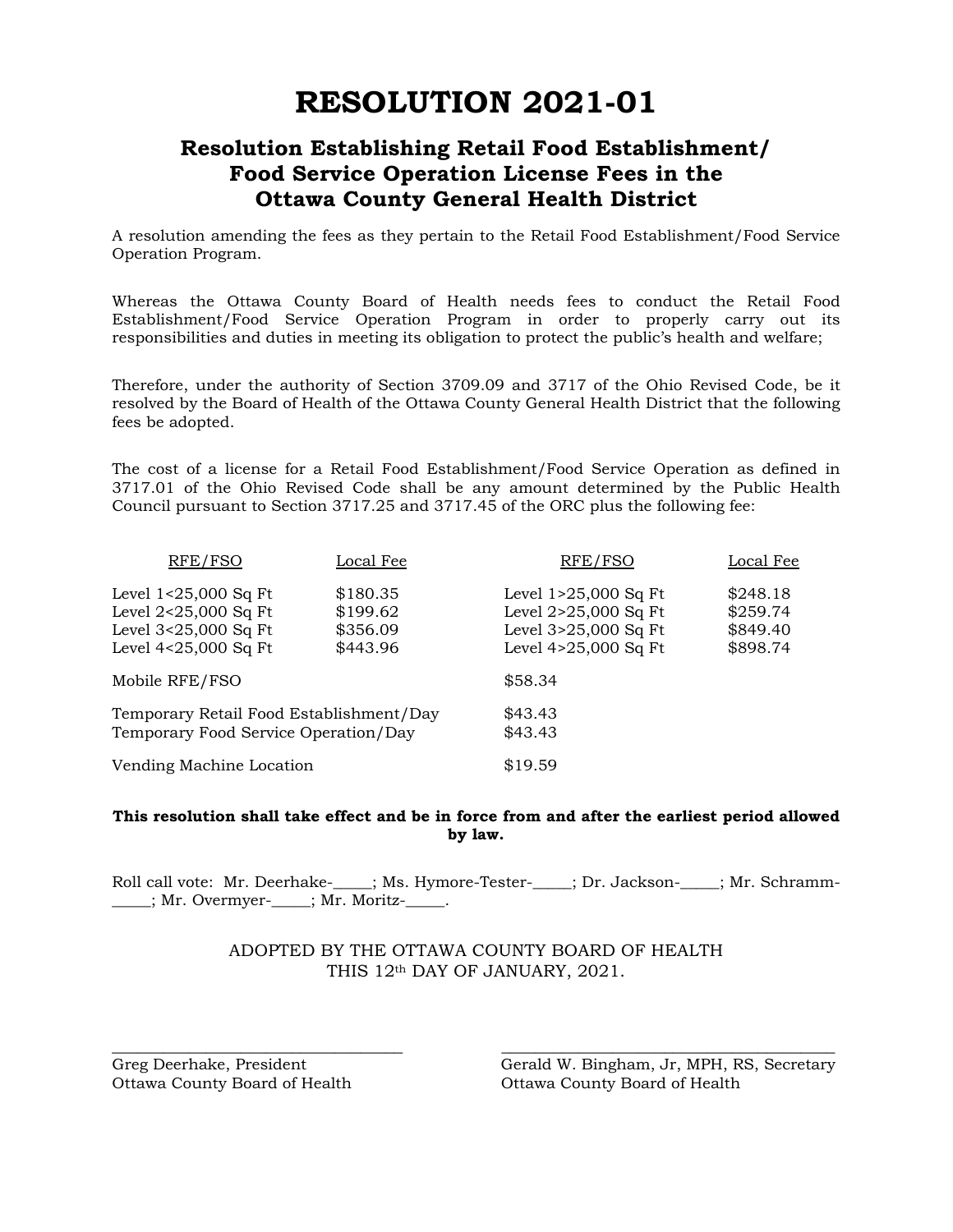#### **OTTAWA COUNTY HEALTH DEPARTMENT FUND TRANSFER October 13, 2020**

|                 | <b>FROM FUND:</b>           | TO FUND:        |                 |     | <b>AMOUNT</b> |
|-----------------|-----------------------------|-----------------|-----------------|-----|---------------|
| 036.0081.530800 | <b>Food Service</b>         | 004.1001.401300 | Board of Health | S   | 26,357.36     |
| 040.0084.530900 | Public Health Nursing (PHN) | 004.1001.401300 | Board of Health | \$  | 39,157.08     |
| 050.0087.531300 | <b>EPSDT</b>                | 004.1001.401300 | Board of Health | \$  | 801.98        |
| 061.0092.530800 | MHP                         | 004.1001.401300 | Board of Health | \$  | 783.33        |
| 076.0142.530200 | Pools                       | 004.1001.401300 | Board of Health | \$  | 3,843.64      |
| 091.0116.530800 | Camps/RV                    | 004.1001.401300 | Board of Health | \$  | 3,895.95      |
| 115.0137.530100 | Solid Waste                 | 004.1001.401300 | Board of Health | -\$ | 664.21        |
|                 |                             |                 |                 |     |               |

\$ 75,503.55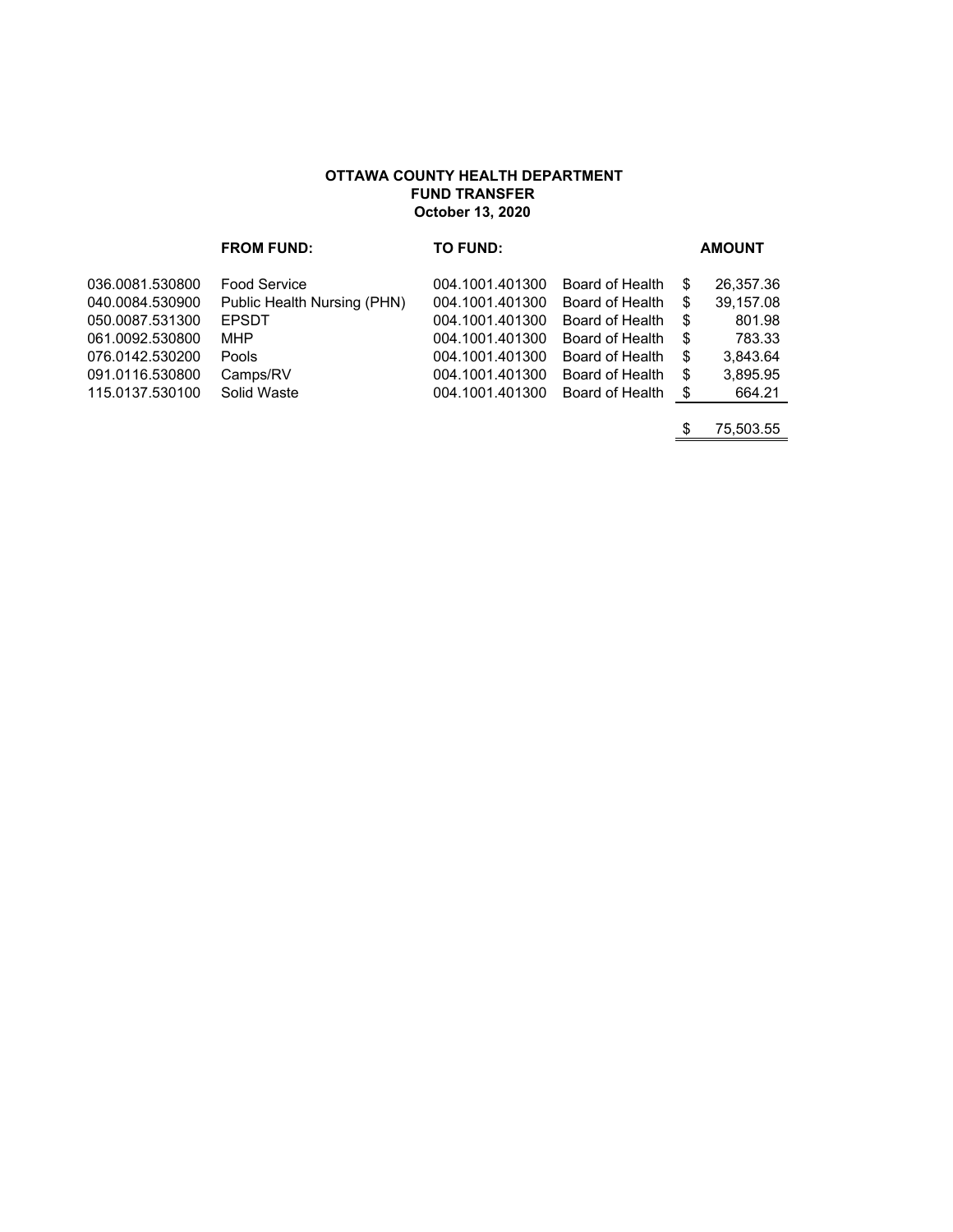## BILLS PAID **OCTOBER** 2020

| ASD SPECIALTY HEALTHCARE, LLC     | \$246.58    | MAGRUDER HOSPITAL            | \$45.00    |
|-----------------------------------|-------------|------------------------------|------------|
| PARAGARD                          |             | HH ON CALL 09/20             |            |
| <b>BALDWIN GROUP, INC'</b>        | \$1,397.94  | <b>MAGRUDER HOSPITAL</b>     | \$0.92     |
| <b>HDIS MNTCE 2021</b>            |             | <b>LIDOCAIN</b>              |            |
| <b>BEAVER</b>                     | \$200.00    | <b>MAGRUDER HOSPITAL</b>     | \$474.00   |
| <b>WPCLF EPA REFUND</b>           |             | PT SERVICES FOR 08/20        |            |
| <b>BINGHAM</b>                    | \$62.68     | <b>MERCK</b>                 | \$2,468.73 |
| TRAVEL - SEPTEMBER                |             | <b>GARDASIL</b>              |            |
| <b>BROWN</b>                      | \$438.73    | <b>MERCK</b>                 | \$2,101.75 |
| <b>TRAVEL - SEPTEMBER</b>         |             | MMR / VARIVAX                |            |
| <b>CAPUANO</b>                    | \$12.08     | <b>MILLER BOAT LINE</b>      | \$420.00   |
| <b>TRAVEL - SEPTEMBER</b>         |             | <b>FERRY TICKETS</b>         |            |
| CENTER FOR DISEASE DETECTION, LLC | \$30.50     | <b>MORITZ</b>                | \$80.00    |
| FP LAB FEES                       |             | <b>BOARD MTG 10/13/20</b>    |            |
| CONCORDANCE HEALTHCARE            | \$100.50    | MT BUSINESS TECHNOLOGIES     | \$154.58   |
| SUPPLIES FOR SEPTEMBER            |             | COPIER SERVICE FOR 09/20     |            |
| <b>CROWELL</b>                    | \$16.68     | <b>NIESE</b>                 | \$29.33    |
| <b>TRAVEL - SEPTEMBER</b>         |             | TRAVEL - SEPTEMBER           |            |
| <b>DEERHAKE</b>                   | \$80.00     | NOODLE SOUP                  | \$498.40   |
| <b>BOARD MTG 10/13/20</b>         |             | <b>WIC SUPPLIES</b>          |            |
| ERIE COUNTY GENERAL HEALTH        | \$231.00    | OHIO DIVISION OF REAL ESTATE | \$7.50     |
| <b>WATER SAMPLES</b>              |             | <b>BURIAL PERMIT</b>         |            |
| <b>FACER</b>                      | \$219.65    | OHIO TELECOM                 | \$99.95    |
| <b>TRAVEL - SEPTEMBER</b>         |             | FIBER CONCT 10/15-11/15      |            |
| FIRELANDS REGIONAL MEDICAL        | \$45.00     | <b>OVERMYER</b>              | \$80.00    |
| <b>DRG SCRN-FACER</b>             |             | <b>BOARD MTG 10/13/20</b>    |            |
| FIRELANDS REGIONAL MEDICAL        | \$45.00     | P.T. SERVICE INC.            | \$3,479.00 |
| DRG SCRN-TRISTANO                 |             | PT/OT SRVC FOR 09/20         |            |
| <b>FOX</b>                        | \$32.78     | <b>PERS</b>                  | \$8,212.86 |
| <b>TRAVEL - SEPTEMBER</b>         |             | PERS PAYMENT OCTOBER         |            |
| <b>FRIENDS OFFICE</b>             | \$5.56      | <b>PITNEY BOWES</b>          | \$105.00   |
| <b>SUPPLIES - SEPTEMBER</b>       |             | POSTAGE MACH LEASE 9/20      |            |
| GILMORE JASION MAHLER, LTD        | \$3,200.00  | POSTMASTER                   | \$2,400.00 |
| 2019 MEDICARE COST REPORT         |             | REFILL POSTAGE METER         |            |
| <b>HEIN</b>                       | \$85.68     | PUBLIC HEALTH ACCREDITATION  | \$8,400.00 |
| <b>TRAVEL - SEPTEMBER</b>         |             | ANNUAL ACCRED SERVICES       |            |
| <b>HYMORE-TESTER</b>              | \$80.00     | RIVERVIEW INDUSTRIES, INC.   | \$971.40   |
| BOARD MTG 10/13/20                |             | CUST. SERV FOR 09/20         |            |
| <b>JACKSON</b>                    | \$80.00     | <b>ROBERTS</b>               | \$55.00    |
| <b>BOARD MTG 10/13/20</b>         |             | COVID-19 CT                  |            |
| JEFF KURAS EXCAVATING, LLC        | \$27,960.00 | <b>RUSH</b>                  | \$347.88   |
| <b>SEWAGE SYSTEM WPCLF</b>        |             | TRAVEL - SEPTEMBER           |            |
| <b>KROGERS</b>                    | \$50.46     | SANDATA TECHNOLOGIES         | \$465.24   |
| SUPPLIES - SEPTEMBER              |             | <b>HOME PRO SERVICES</b>     |            |
| <b>MAGRUDER HOSPITAL</b>          | \$1,185.00  | SANOFI PASTEUR, INC.         | \$6,607.46 |
| PT/OT SERVICES FOR 09/20          |             | MENACTRA/ADACEL              |            |
| <b>MAGRUDER HOSPITAL</b>          | \$45.00     | SANOFI PASTEUR, INC.         | \$2,197.42 |
| HH ON CALL 08/20                  |             | PREVNAR 13                   |            |